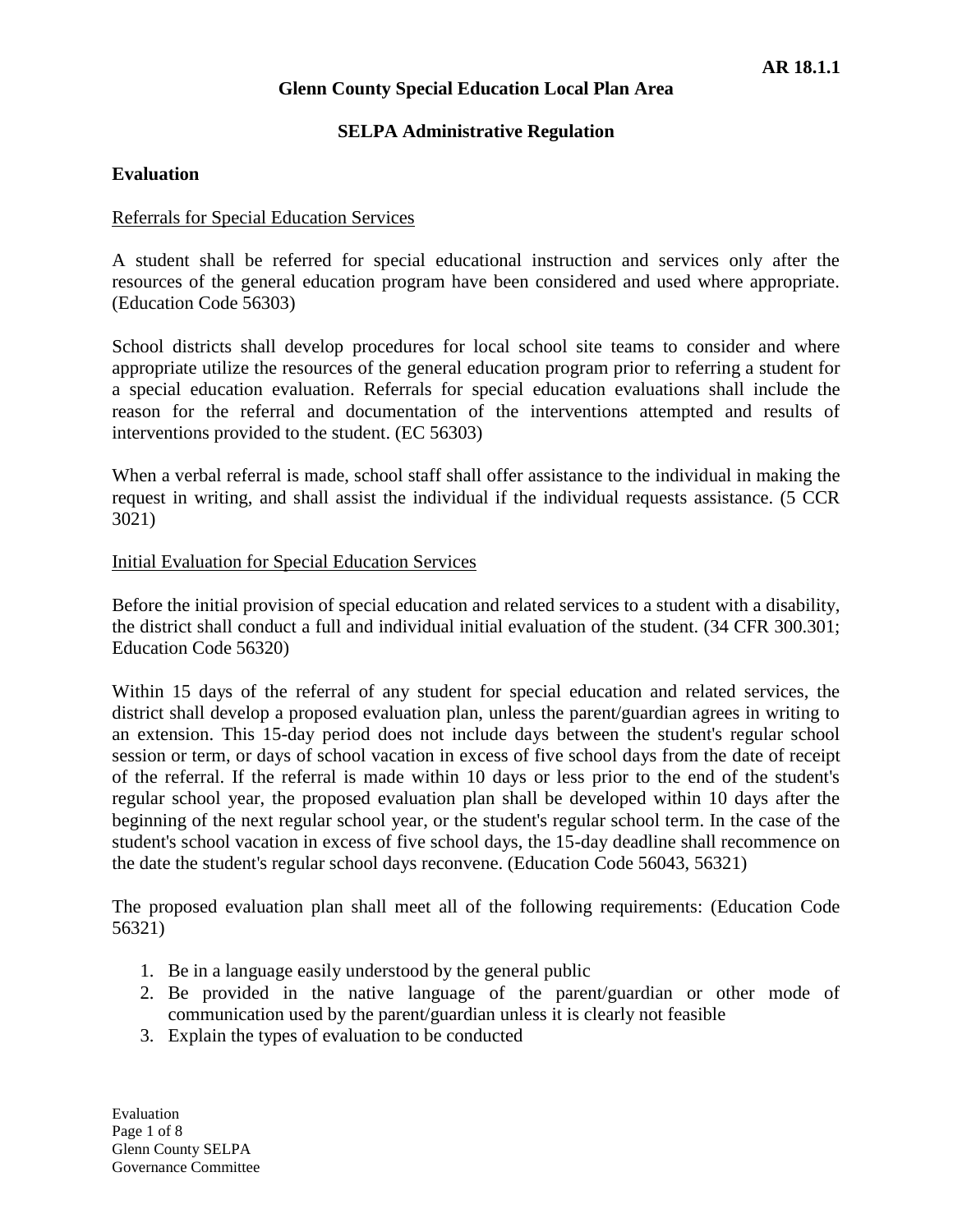# **SELPA Administrative Regulation**

4. State that no individualized education program (IEP) will result from the evaluation without parent/guardian consent

# Prior Written Notice

Prior to conducting an initial evaluation, the district shall provide the parent/guardian with prior written notice in accordance with 34 CFR 300.503. In addition, as part of the evaluation plan, the parent/guardian shall receive written notice that includes all of the following information: (34 CFR 300.304, 300.504; Education Code 56329)

- 1. Upon completion of the administration of tests and other evaluation materials, an IEP team meeting that includes the parent/guardian or his/her representative shall be scheduled pursuant to Education Code 56341. At this meeting, the team shall determine whether or not the student is a student with disabilities as defined in Education Code 56026 and shall discuss the evaluation, the educational recommendations, and the reasons for the recommendations.
- 2. In making a determination of eligibility for special education, the student shall not be determined to be a student with a disability if the determinant factor is lack of appropriate instruction in reading, lack of instruction in mathematics, or limited English proficiency or if the student does not otherwise meet the eligibility criteria under Section 300.8(a) of Title 34 of the Code of Federal Regulations.
- 3. A copy of the evaluation report and the documentation of determination of eligibility shall be given to the parent/guardian.
- 4. If a parent/guardian disagrees with an evaluation obtained by the district, the parent/guardian has the right to obtain, at public expense, an independent educational evaluation of the student from qualified specialists, in accordance with 34 CFR 300.502. A parent/guardian is entitled to only one independent educational assessment at public expense each time the public education agency conducts an assessment with which the parent or guardian disagrees.

If the district observed the student in conducting its evaluation, or if its evaluation procedures make it permissible to have in-class observation of a student, an equivalent opportunity shall apply to the independent educational evaluation. This equivalent opportunity shall apply to the student's current placement and setting as well as observation of the district's proposed placement and setting, regardless of whether the independent educational evaluation is initiated before or after the filing of a due process hearing proceeding.

5. The district may initiate a due process hearing pursuant to Education Code 56500-56508 to show that its evaluation is appropriate. If the final decision resulting from the due process hearing is that the evaluation is appropriate, the parent/guardian maintains the right for an independent educational evaluation, but not at public expense.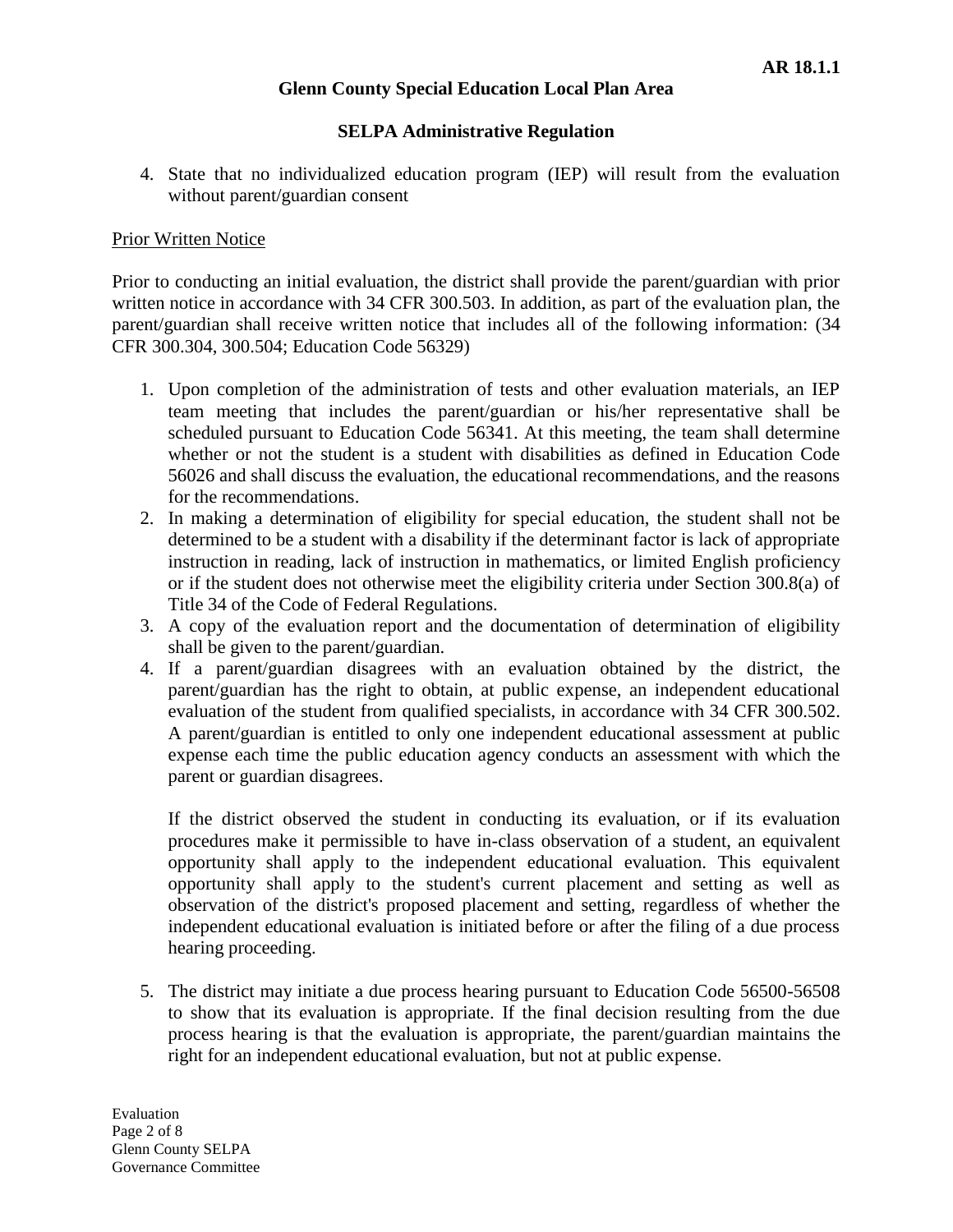# **SELPA Administrative Regulation**

If the parent/guardian obtains an independent educational evaluation at private expense, the results of the evaluation shall be considered by the district with respect to the provision of a free appropriate public education (FAPE) to the student, and may be presented as evidence at a due process hearing regarding the student. If the district observed the student in conducting its evaluation, or if its evaluation procedures make it permissible to have in-class observation of a student, an equivalent opportunity shall apply to an independent educational evaluation of the student in the student's current educational placement and setting, and observation of an educational placement and setting, if any, proposed by the district, regardless of whether the independent educational evaluation is initiated before or after the filing of a due process hearing.

6. If a parent/guardian proposes a publicly financed placement of the student in a nonpublic school, the district shall have an opportunity to observe the proposed placement and, if the student has already been unilaterally placed in the nonpublic school by the parent/guardian, the student in the proposed placement. Any such observation shall only be of the student who is the subject of the observation and may not include the observation or evaluation of any other student in the proposed placement unless that other student's parent/guardian consents to the observation or evaluation. The results of any observation or evaluation of another student in violation of Education Code 56329(d) shall be inadmissible in any due process or judicial proceeding regarding FAPE of that other student.

#### Parent/Guardian Consent for Evaluations

Upon receiving the proposed evaluation plan, the parent/guardian shall have at least 15 days to decide whether or not to consent to the initial evaluation. The district shall not interpret parent/guardian consent for initial evaluation as consent for initial placement or initial provision of special education services. (34 CFR 300.300, 34 CFR 300.301; Education Code 56320, 56321)

Informed parental consent means that the parent/guardian: (34 CFR 300.9)

- 1. Has been fully informed of all information relevant to the activity for which consent is sought, in his/her native language or other mode of communication
- 2. Understands and agrees, in writing, to the carrying out of the activity for which his/her consent is sought and the consent describes that activity and lists the records (if any) that will be released and to whom
- 3. Understands that the granting of consent is voluntary on his/her part and may be revoked at any time
- 4. Understands that if he/she revokes consent, that revocation is not retroactive (i.e., it does not negate an action that has occurred after the consent was given and before the consent was revoked)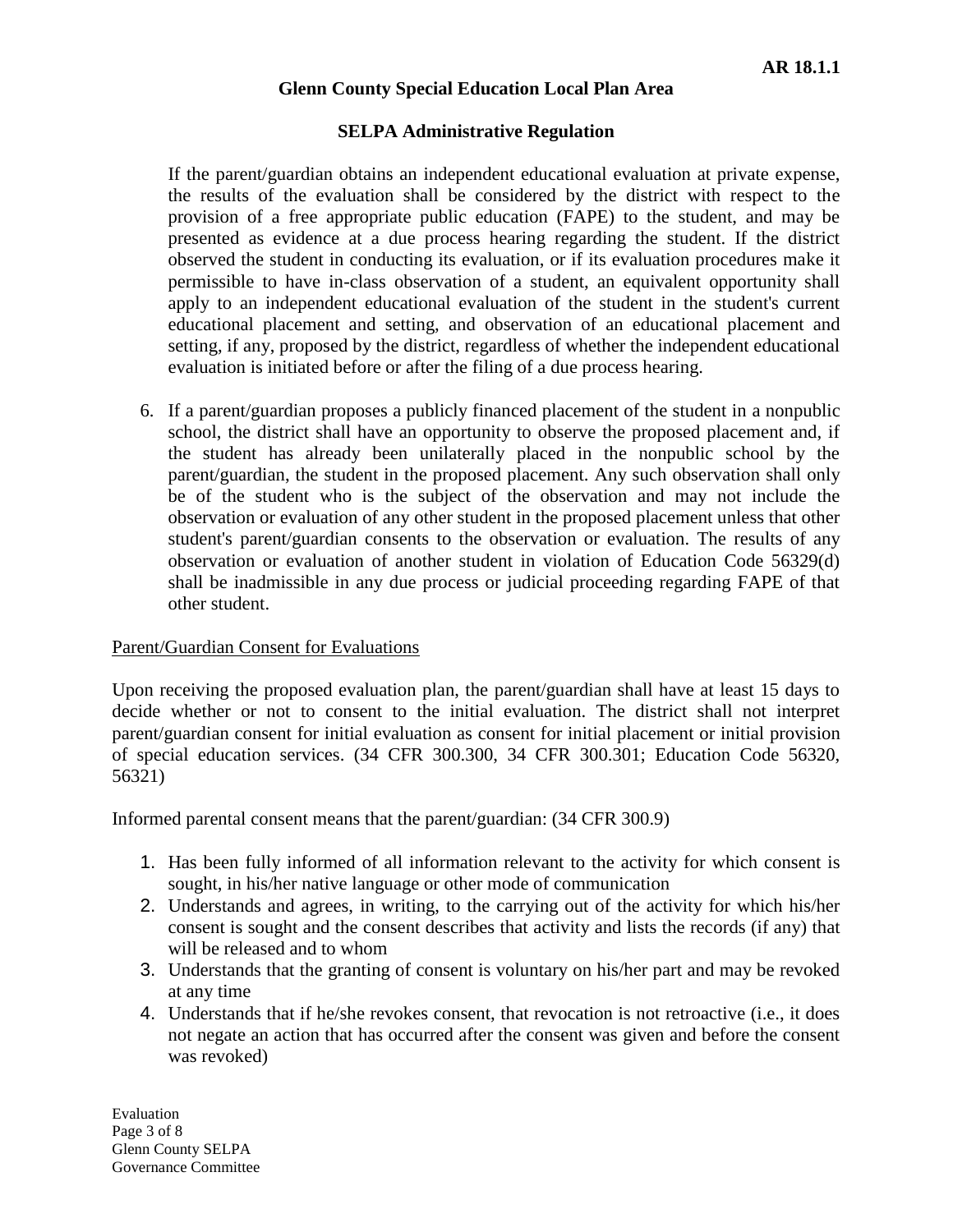## **SELPA Administrative Regulation**

The district shall make reasonable efforts to obtain the informed consent of the parent/guardian for an initial evaluation or reevaluation of a student. The district shall maintain a record of its attempts to obtain consent, including: (34 CFR 300.300, 300.322)

- 1. Detailed records of telephone calls made or attempted and the results of those calls
- 2. Copies of correspondence sent to the parent/guardian and any responses received
- 3. Detailed records of visits made to the parent/guardian's home or place of employment and the results of those visits

Informed parental consent is not required in the case of a reassessment, if the district can demonstrate that it has taken reasonable measures to obtain consent, as described above, and the parent has failed to respond.

If a parent/guardian refuses to consent or fails to respond to a request to provide consent for an initial or reassessment, the district may, but is not required to, pursue an evaluation by utilizing the procedural safeguards, including the mediation and due process procedures pursuant to 20 USC 1415 and EC 56501(a)(3). (Education Code 56321) The district does not violate its obligation under Section 300.111 and Sections 300.301 to 300.311, inclusive, of Title 34 of the Code of Federal Regulations if it declines to pursue the assessment.

For a student who is a ward of the state and not residing with his/her parent/guardian, the district may conduct an initial evaluation without obtaining informed consent if any of the following situations exists: (34 CFR 300.300)

- 1. Despite reasonable efforts to do so, the district cannot discover the whereabouts of the parent/guardian of the student.
- 2. The rights of the parent/guardian of the student have been terminated in accordance with California law.
- 3. The rights of the parent/guardian to make educational decisions have been subrogated by a judge in accordance with California law and consent for an initial evaluation has been given by an individual appointed by the judge to represent the student.

The district need not obtain parent/guardian consent before reviewing existing data as part of an evaluation or administering a test or other evaluation that is administered to all students, unless consent is required from the parents/guardians of all students. (34 CFR 300.300)

#### Conduct of the Evaluation

The district shall complete the evaluation to determine whether the student is a student with a disability, to determine his/her educational needs, and develop an IEP within 60 days of receiving informed parent/guardian consent for the evaluation. (34 CFR 300.300, 34 CFR 300.301; Education Code 56344)

Evaluation Page 4 of 8 Glenn County SELPA Governance Committee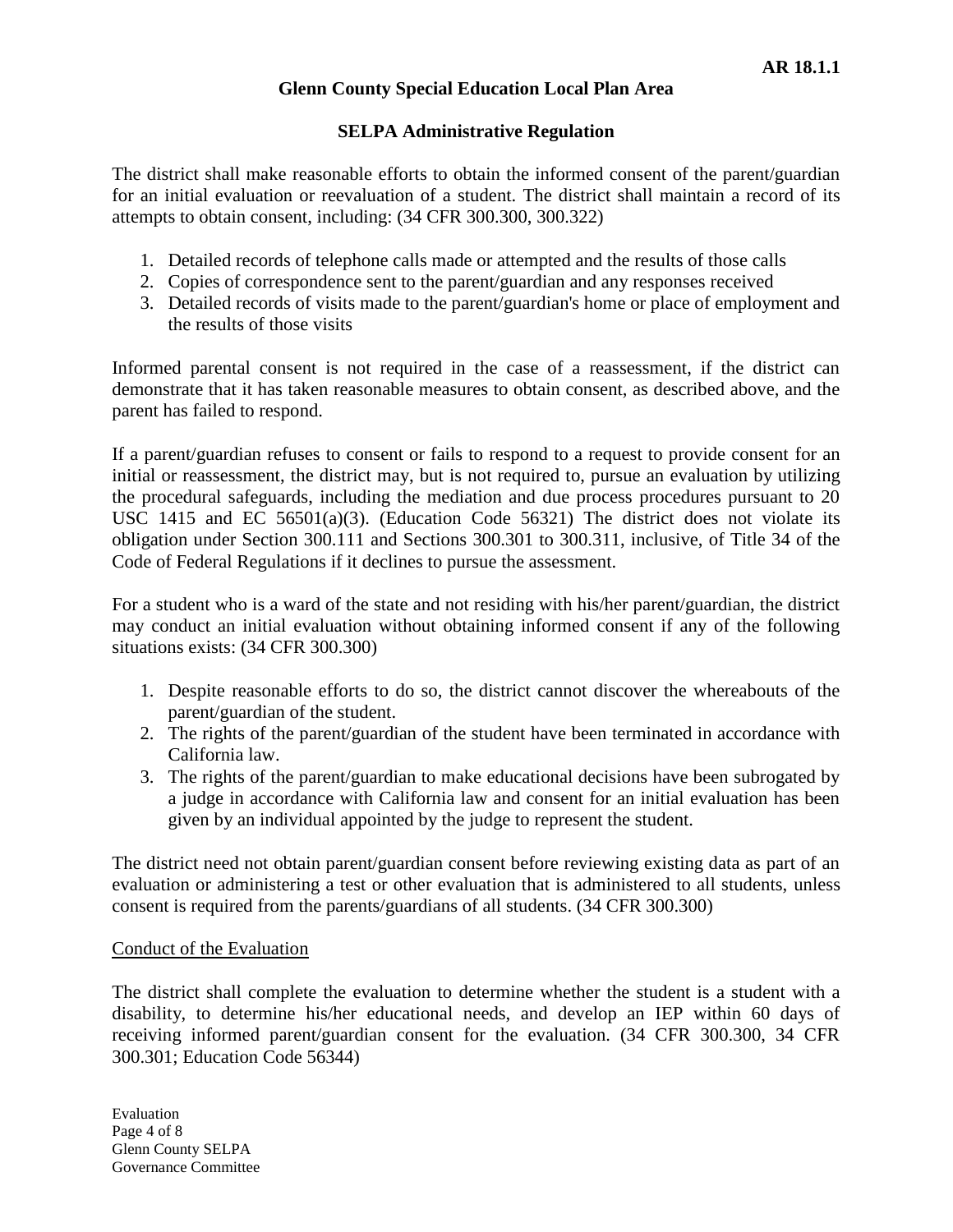### **SELPA Administrative Regulation**

The evaluation shall be conducted by qualified personnel who are competent to perform the assessment as determined by the district, county office of education, or special education local plan area (SELPA). (Education Code 56320, 56322)

The screening of a student by a teacher or specialist to determine appropriate instructional strategies for curriculum implementation shall not be considered to be an evaluation for eligibility for special education and related services. (34 CFR 300.302)

In conducting the evaluation, the district shall use a variety of assessment tools and strategies to gather relevant functional, developmental, and academic information about the student. The district shall also use any information provided by the parent/guardian that may assist the district in making the determination as to whether the student is a student with a disability and, if so, the necessary components of his/her IEP when the IEP is developed, including information related to enabling the student to be involved in and to progress in the general education curriculum. (34 CFR 300.304)

The district's evaluation shall not use any single measure or assessment as the sole criterion for determining whether a student is a student with a disability and for determining the appropriate educational program for the student. The assessment shall use technically sound instruments that may assess the relative contribution of cognitive and behavioral factors in addition to physical or developmental factors. (34 CFR 300.304)

The district shall also ensure that assessments and other evaluation materials provide relevant information that directly assists persons in determining the student's educational needs and are: (34 CFR 300.304; Education Code 56320)

- 1. Selected and administered so as not to be discriminatory on a racial, cultural, or sexual basis
- 2. Provided and administered in the student's native language or other mode of communication and in the form most likely to yield accurate information on what the student knows and can do academically, developmentally, and functionally, unless it is clearly not feasible to so provide or administer
- 3. Used for the purposes for which the assessments or measures are valid and reliable
- 4. Administered by trained and knowledgeable personnel.
- 5. Administered in accordance with any instructions provided by the producer of the assessments
- 6. Tailored to assess specific areas of educational need and not merely designed to provide a single general intelligence quotient
- 7. If administered to a student with impaired sensory, manual, or speaking skills, selected and administered to best ensure that the results accurately reflect the student's aptitude or achievement level or whatever other factors the test purports to measure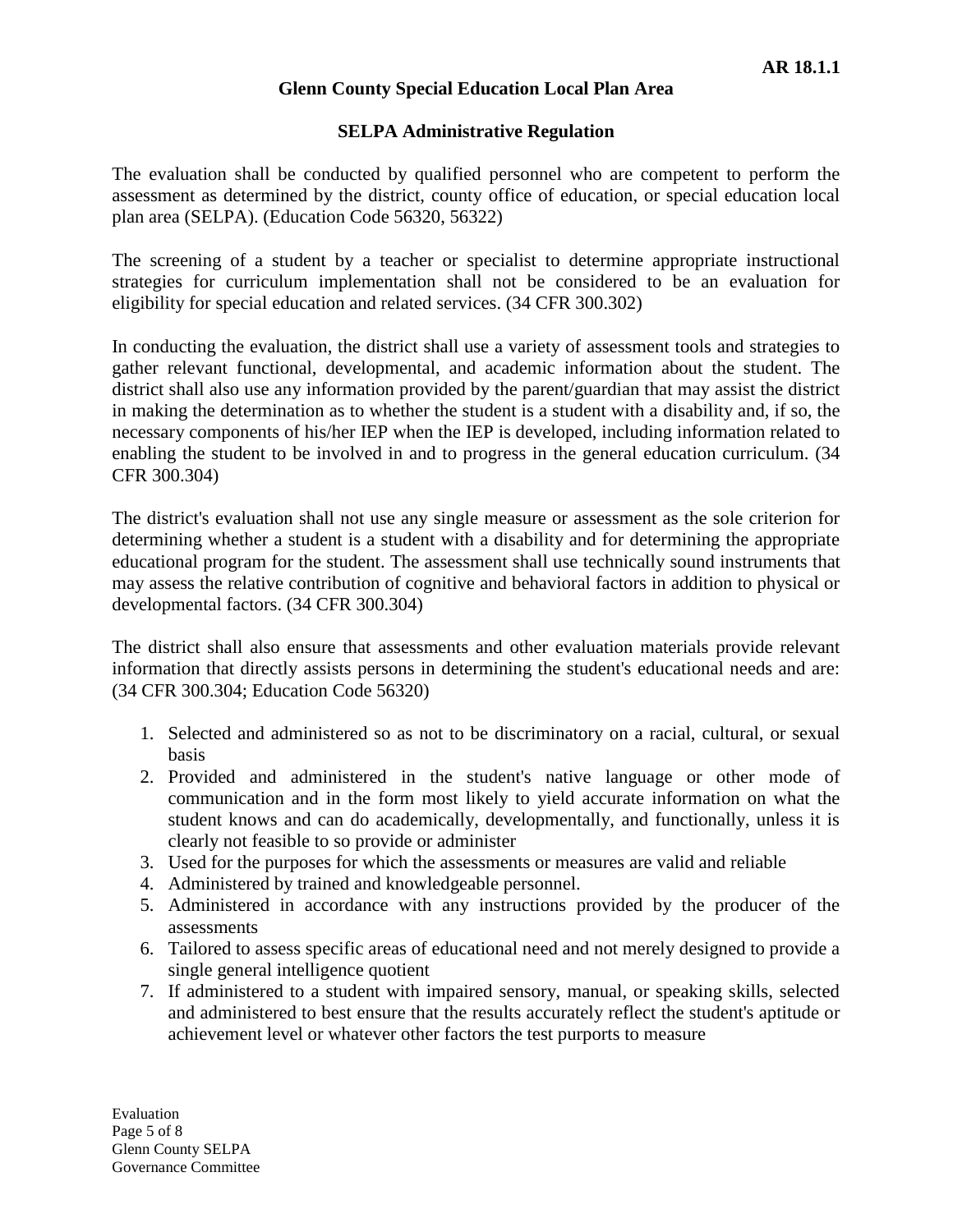### **SELPA Administrative Regulation**

Assessments, including assessments of students with low incidence disabilities, shall be conducted by persons knowledgeable of the disability being assessed. Psychological assessments shall be administered by credentialed school psychologists who are trained and prepared to assess cultural and ethnic factors appropriate to the student being assessed. Health assessments shall be administered by credentialed school nurses or physicians who are trained and prepared to assess cultural and ethnic factors appropriate to the student being assessed.

Students shall be assessed in all areas related to the suspected disability, including, if appropriate, health, vision, hearing, social and emotional status, general intelligence, academic performance, communicative status, and motor abilities. The district shall ensure that the evaluation is sufficiently comprehensive to identify all of the student's special education and related service needs, whether or not commonly linked to the disability category in which the student has been classified. (34 CFR 300.304)

As part of the initial evaluation and any reevaluation, the IEP team and other qualified professionals, shall, if appropriate, review existing evaluation data on the student, including evaluations and information provided by the parents/guardians; current classroom-based local or state assessments and classroom-based observations; and observations by teachers and related services providers. On the basis of that review and input from the student's parent/guardian, the team shall identify what additional data, if any, are needed to determine: (34 CFR 300.305; Education Code 56381)

- 1. Whether the student is a student with a disability, or in the case of a reevaluation, whether the student continues to have a disability, and the educational needs of the student
- 2. The present levels of academic achievement and related developmental needs of the student
- 3. Whether the student needs, or continues to need, special education and related services
- 4. Whether any additions or modifications to the special education and related services are needed to enable the student to meet the measurable annual goals set out in his/her IEP and to participate, as appropriate, in the general education curriculum

If a student has transferred from another district in the same school year or leaves this district, the district shall coordinate with the student's prior or subsequent district as necessary and as expeditiously as possible to ensure prompt completion of full evaluations. (34 CFR 300.304)

#### Assessment Report

The personnel who evaluate the student shall prepare a written report of the results of each evaluation. The report shall include, but not be limited to, the following: (Education Code 56327)

1. Whether the student may need special education and related services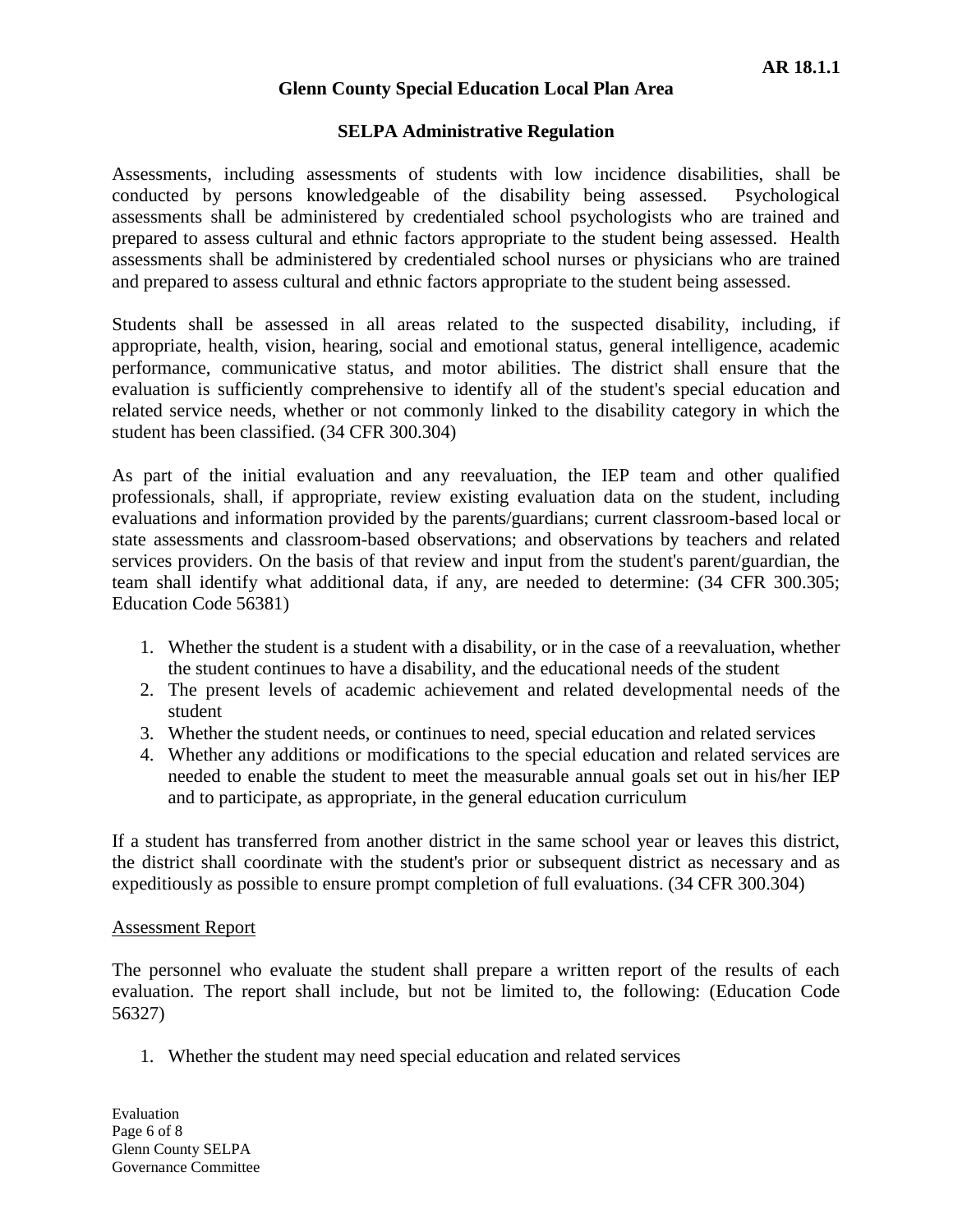# **SELPA Administrative Regulation**

- 2. The basis for making the determination
- 3. The relevant behavior noted during the observation of the student in an appropriate setting
- 4. The relationship of that behavior to the student's academic and social functioning
- 5. The educationally relevant health, developmental, and medical findings, if any
- 6. For students with learning disabilities, whether there is such a discrepancy between achievement and ability that it cannot be corrected without special education and related services
- 7. A determination concerning the effects of environmental, cultural, or economic disadvantage, where appropriate
- 8. The need for specialized services, materials, and equipment for students with low incidence disabilities, consistent with Education Code 56136

A copy of the assessment report will be provided, at no cost, to the parent.

#### Eligibility Determination

Upon completion of the administration of assessments and other evaluation measures, a group of qualified professionals and the parent/guardian shall determine whether the child is a student with a disability and the student's educational needs. In interpreting the data, the group shall draw information from a variety of sources, including aptitude and achievement tests, parent/guardian input, and teacher recommendations, as well as information about the student's physical condition, social or cultural background, and adaptive behavior. The group shall ensure that the information obtained from these sources is documented and carefully considered. (34 CFR 300.306)

When making a determination of eligibility for special education and related services, the district shall not determine that a student is disabled if the primary factor for such determination is a lack of appropriate instruction in reading, including the essential components of reading instruction pursuant to 20 USC 6368 of the No Child Left Behind Act, lack of instruction in mathematics, limited English proficiency, or that the student does not otherwise meet the eligibility criteria. (34 CFR 300.306; Education Code 56329)

If a determination is made that a student has a disability and needs special education and related services, an IEP shall be developed within a total time not to exceed 60 days, not counting days between the student's regular school sessions, terms, or days of school vacation in excess of five school days, from the date of the receipt of the parent/guardian's consent for evaluation, unless the parent/guardian agrees, in writing, to an extension. (34 CFR 300.306; Education Code 56043)

#### Reevaluation

Evaluation Page 7 of 8 Glenn County SELPA Governance Committee